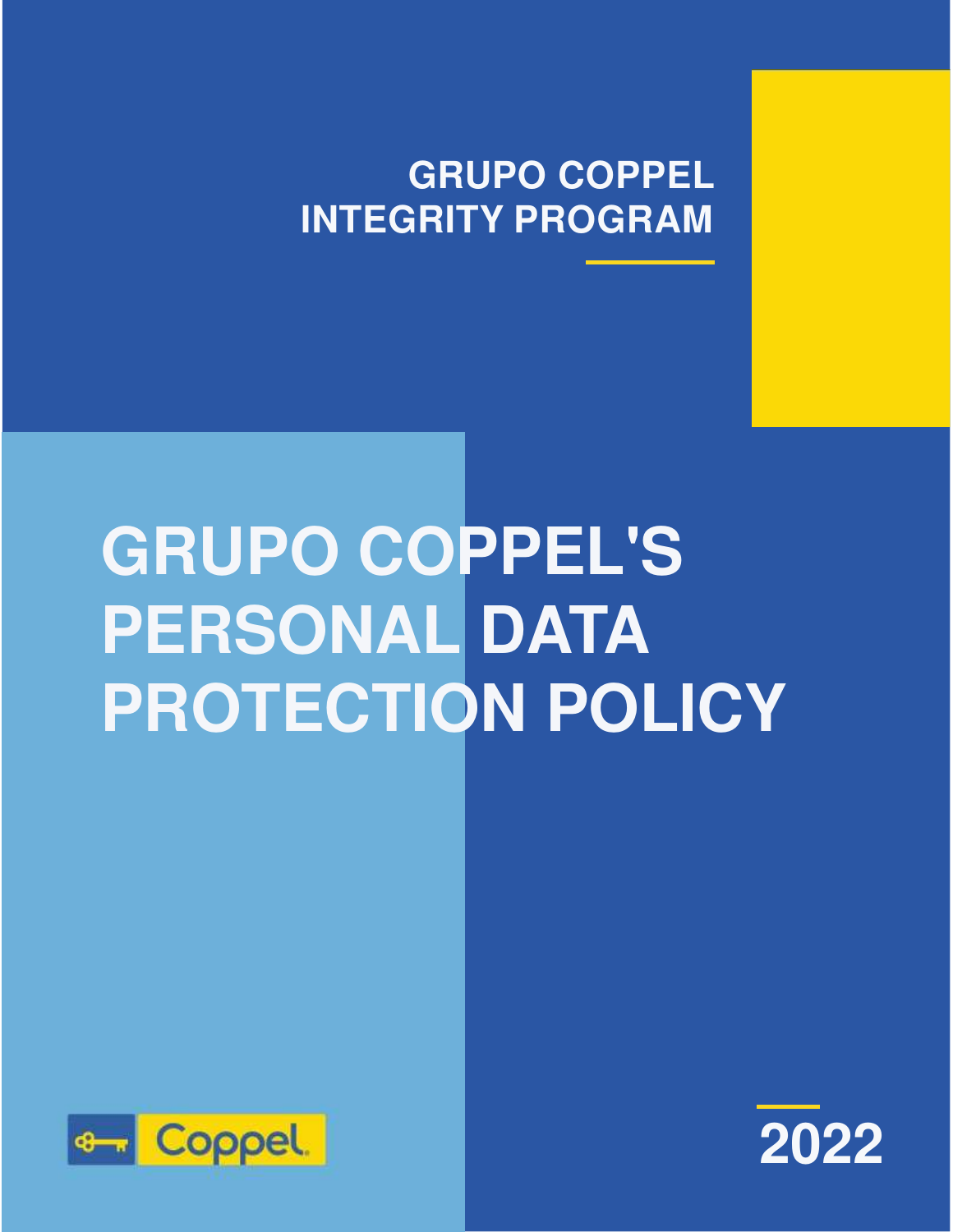### PERSONAL DATA POLICY

The purpose of this policy is to define the guidelines to be followed for the management, protection and privacy of personal data provided in Grupo Coppel´s processes. This policy is applicable to all its Shareholders, Board Members, Directors, Employees and third parties involved in any phase of the processing of personal data.

#### **THE PERSONAL DATA POLICY INCLUDES:**

#### **PRIVACY NOTICE**

It is a document used by the company to inform the owner about the use of the requested data, specifying the way in which he/she can exercise the ARCO rights.



#### **ARCO RIGHTS AND REVOCATION OF CONSENT**

The ARCO rights **(Access, Rectification, Cancellation and Opposition)** are:

- **Access –** You have the right to know what personal information we have on record, how is being used and the terms of use we apply;
- **Rectification** You can request the correction of your personal information in case it is outdated, inaccurate or incomplete;
- **Cancellation –** You can request to delete your personal information when you consider that it is not being used in accordance with the principles, responsibilities and obligations provided by law;
- **Opposition -** You can oppose the use of your personal data for specific purposes.

The National Compliance Management will be responsible for the attention and follow-up of the ARCO Rights requests.



#### **CONSENT**

Personal data can only be used when the holder has previously expressed its consent to be processed.